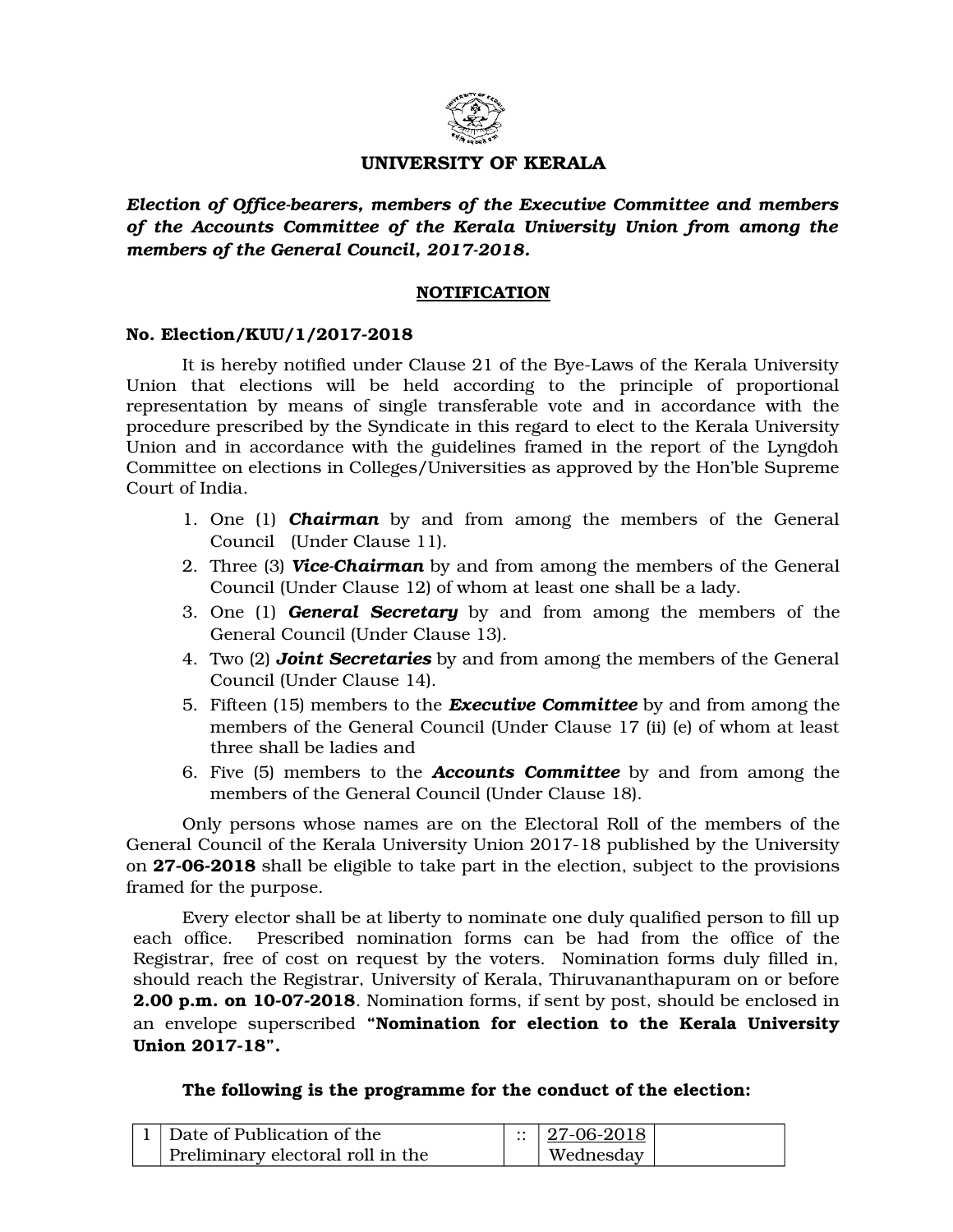|                | University Office                        |                        |                   |                 |
|----------------|------------------------------------------|------------------------|-------------------|-----------------|
| $\overline{2}$ | Last date for the receipt of complaints  | $\vdots$               | $06 - 07 - 2018$  | 05:00 p.m       |
|                | on the preliminary electoral roll        |                        | Friday            |                 |
| 3              | Last date and hour for receipt of        | $\bullet$ .            | 10-07-2018        | 2.00 p.m.       |
|                | nominations                              |                        | Tuesday           |                 |
| 4              | Date and hour fixed for scrutiny of      | $\vdots$               | 10-07-2018        | 02.05 p.m.      |
|                | nominations                              |                        | Tuesday           |                 |
| 5              | Publication of the provisional list of   | $\dddot{\mathbf{r}}$   | 10-07-2018        |                 |
|                | candidates validly nominated<br>for      |                        | Tuesday           |                 |
|                | election                                 |                        |                   |                 |
| 6              | for<br>date and hour<br>fixed<br>Last    | $\mathbf{\mathbf{::}}$ | <u>13-07-2018</u> | 11.00 a.m.      |
|                | withdrawal of candidature                |                        | Friday            |                 |
| 7              | Date of publication of the final list of | $\vdots$               | 13-07-2018        |                 |
|                | candidates                               |                        | Friday            |                 |
| 8              | Date and time fixed for the poll in the  | $\bullet$ .            | 20-07-2018        | $10.00$ a.m. to |
|                | University Office,                       |                        | Friday            | 1.00 p.m.       |
|                | Thiruvananthapuram.                      |                        |                   |                 |
| 9              | Date and time fixed for scrutiny and     | $\vdots$               | 20-07-2018        | $2.00$ p.m.     |
|                | counting of votes in the University      |                        | Friday            | onwards         |
|                | Office, Thiruvananthapuram.              |                        |                   |                 |

The poll will be held at the University Buildings, Thiruvananthapuram. Voters should bring the identity cards issued by the University. Those who fail to produce the identity cards will not be allowed to participate in the election.

Every elector entitled to vote at the election, shall have as many preference as there are candidates. An elector may indicate in the ballot paper the order of his preferences by placing the figure 1, 2, 3 etc. against the names of candidates who represent respectively his first, second, third etc. choices.

A Ballot paper shall be invalid and rejected.

- 1. If it does not bear the initials of the Returning Officer.
- 2. If the voter signs his name or writes any word or makes any mark by which the identity of the voter becomes recognizable.
- 3. If the figure 1 is not marked.
- 4. If the figure 1 is set opposite the name of more than one candidate or is so marked as to render it doubtful as to which candidate it is intended to apply.
- 5. If the figure 1 and some other figure are set opposite the name of the same candidate.

No person shall be present at the scrutiny and counting of votes except the Returning Officer, the staff and the candidates concerned or not more than one authorized representative of each candidate appointed by him in writing and accepted by the Returning Officer.

## By Order of the Vice-Chancellor,